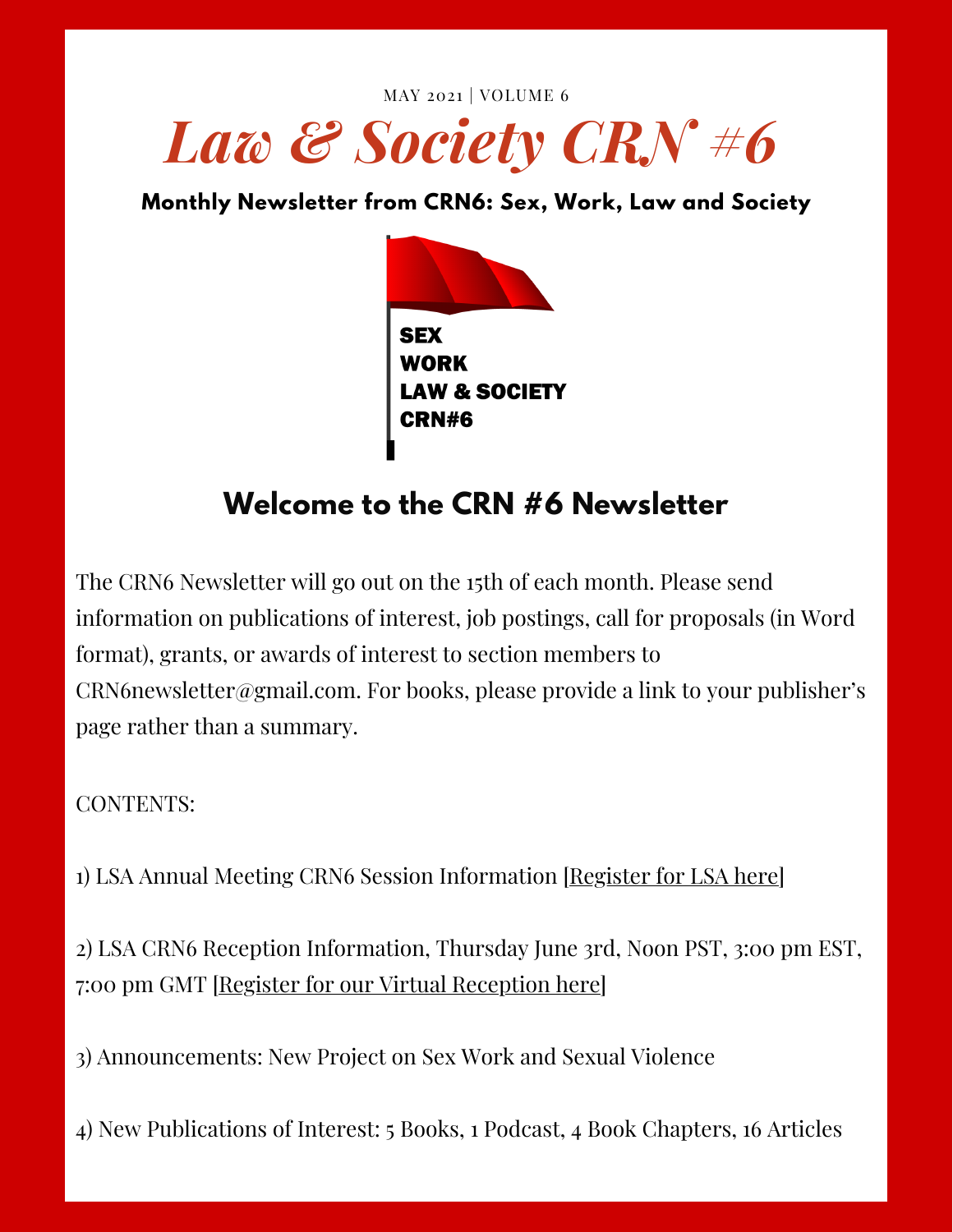MAY 2021 | VOLUME 6

# *Law & Society CRN #6*

**Monthly Newsletter from CRN6: Sex, Work, Law and Society**

### **Announcements: New Project on Sex Work and Sexual Violence**

**Understanding Sexual Violence in Sex Working Populations: Law, Legal Consciousness and Legal Practice in Four Countries**

Sex workers, especially street-based workers, sex workers of color and transgender sex workers are particularly vulnerable to sexual violence on the job. Sex workers face limited options for reporting, have trouble being believed, face bias in the criminal justice system, and have been mostly left out of public conversations around "Me Too."

How can we change this? We know that the political-legal context can greatly affect the 45% to 75% chance sex workers have of experiencing sexual violence on the job but we don't have good evidence of exactly how. Our research project will explore how the socio-legal context in four different legal environments shape the experiences of sexual violence among people engaging in sex work by comparing four different legal environments: legalisation (Nevada USA), criminalisation (Northern Ireland), decriminalisation (New Zealand) and partial criminalisation (Great Britain).

Using a multi method approach using peer expert advisors, we explore the interaction between legal consciousness (how people in sex work interpret law, consent, their rights, how or whether to report),legal norms (legal theory, case rulings, legal codes) legal practices (what police, lawyers, judges actually do) affects sexual violence against sex workers.

To learn more visit: <https://www.sexworkandsexualviolence.com/>

Meet the team: Professor Jane Scoular, Professor Teela Sanders, Professor Barb Brents, Professor Gillian Abel, Professor Graham Ellison, Dr Susie Balderston, Rachel Howard, and Cherida Fraser.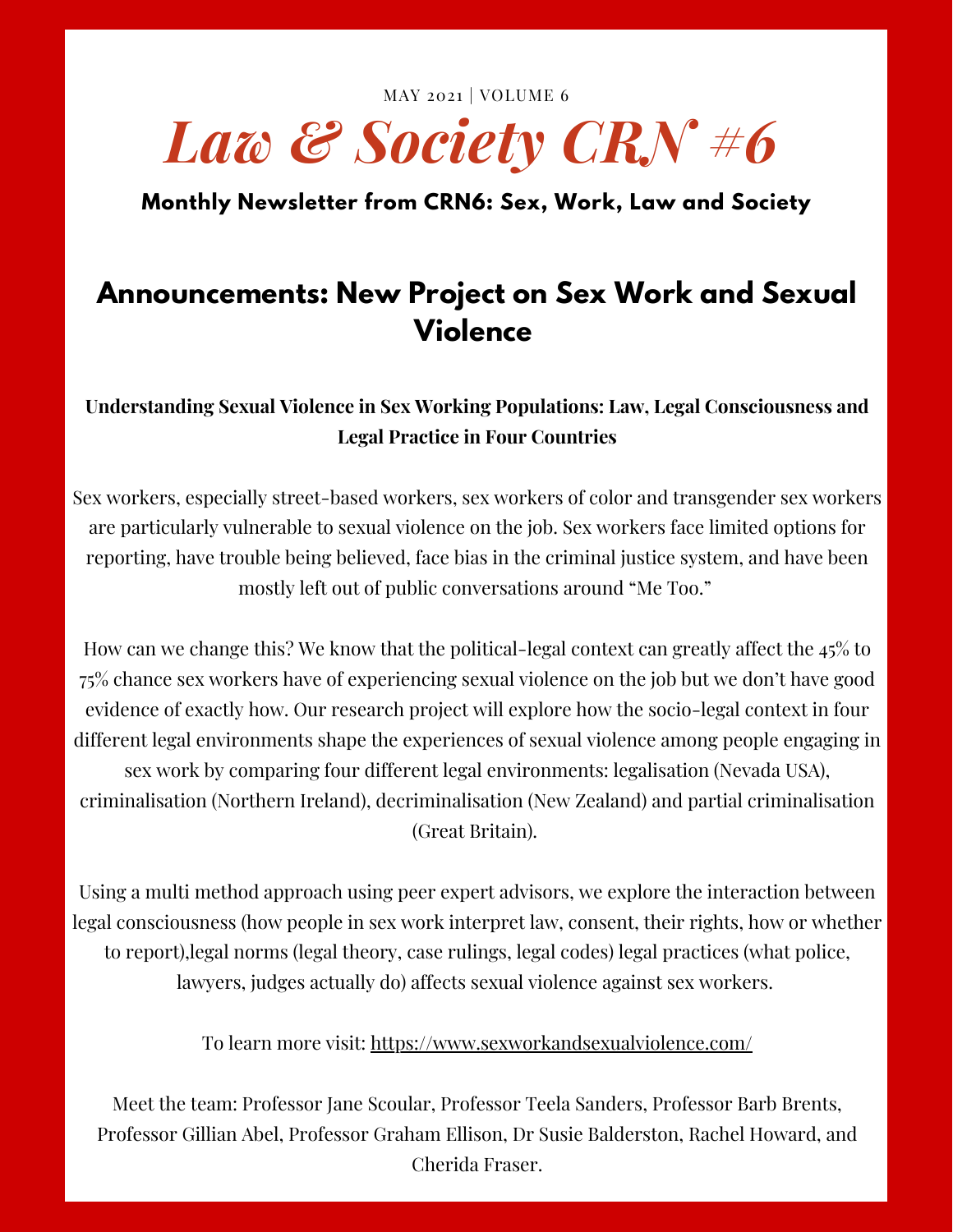MAY 2021 | VOLUME 6



**Monthly Newsletter from CRN6: Sex, Work, Law and Society**

### **LSA Annual Meeting CRN6 Session Information**

**THURSDAY, MAY 27 9:00am – 10:45am (CST)** (Im)Migration, Sex, and Social Control: Historical and [Contemporary](https://lsa-annualmeeting.secure-platform.com/a/solicitations/3/sessiongallery/849) Challenges

**11:00am – 12:45pm (CST)** Sex Work during the COVID-19 Pandemic [\(Roundtable\)](https://lsa-annualmeeting.secure-platform.com/a/solicitations/3/sessiongallery/754)

**1:00pm – 2:45pm (CST)** Socio-legal [Perspectives](https://lsa-annualmeeting.secure-platform.com/a/solicitations/3/sessiongallery/847) on Sex Work in South Asia and the South Asian Diaspora

**3:00pm – 4:45pm (CST)** Sex Work Online: Technology's [Transformative](https://lsa-annualmeeting.secure-platform.com/a/solicitations/3/sessiongallery/848) and Transgressive Potential

**FRIDAY, MAY 28** No CRN6 Panels

**SATURDAY, MAY 29 9:00am – 10:45am (CST)** Research ethics in sex work: a [conversation](https://lsa-annualmeeting.secure-platform.com/a/solicitations/3/sessiongallery/755) with academics, activists, and sex workers (Roundtable)

**1:00pm – 2:45pm (CST)** Sex Workers' Struggles for Sociality and Sexual Citizenship in [Criminalized](https://lsa-annualmeeting.secure-platform.com/a/solicitations/3/sessiongallery/850) Contexts

**SUNDAY, MAY 30** No CRN6 Panels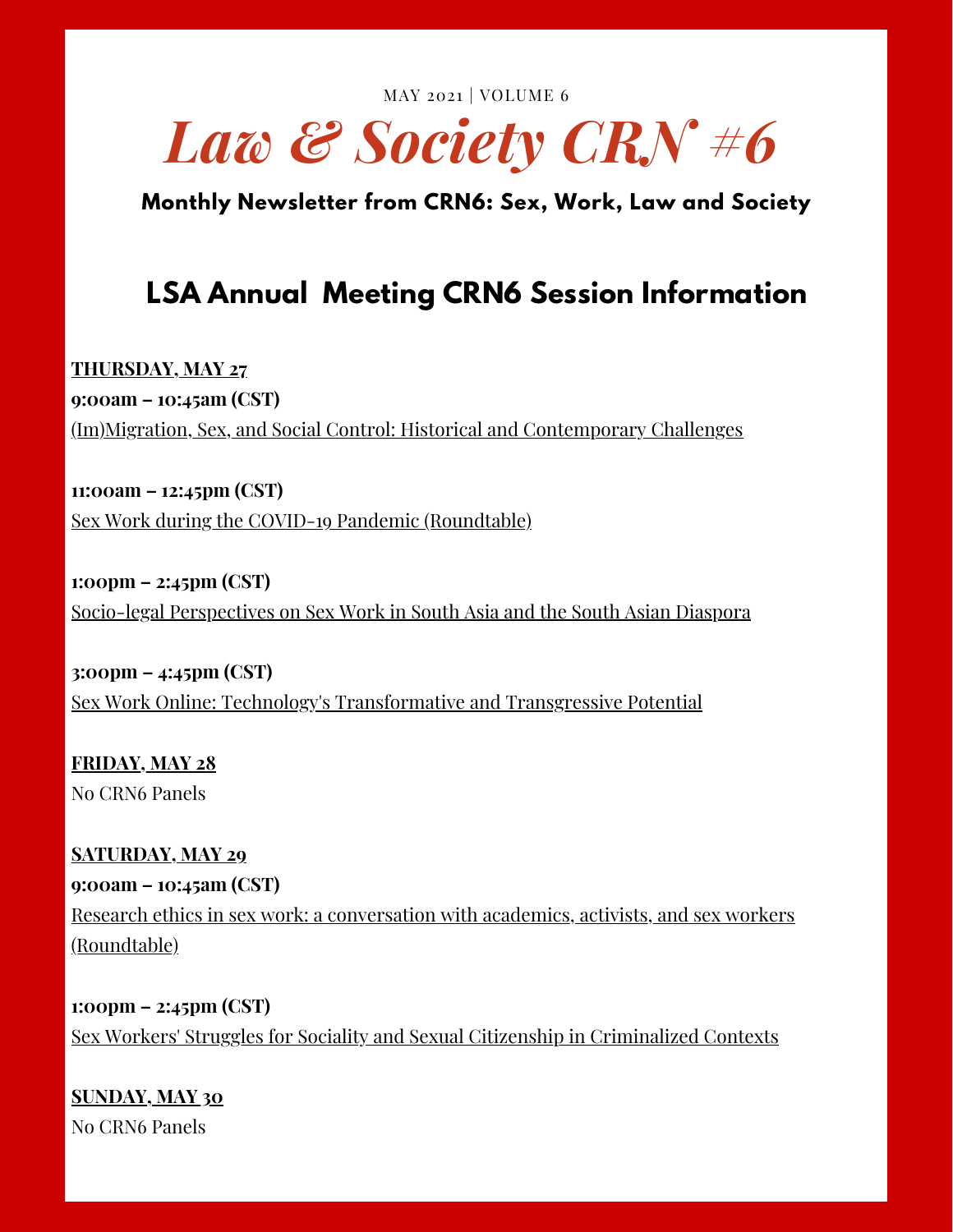

### **LSA CRN6 Reception Information**

**Date:** Thursday June 3rd 2021

**Time:** Noon PST, 3:00 pm EST, 7:00 pm GMT

**Description:** Join us for a Zoom mixer to network and socialize with fellow CRN6 members. There will be opportunities to self-organize into breakout groups for more intimate conversations. The reception will last indefinetly.

**RSVP:** RSVP to receive the Zoom Link on the CRN6 [Website](https://www.sex-work-law-and-society.org/events)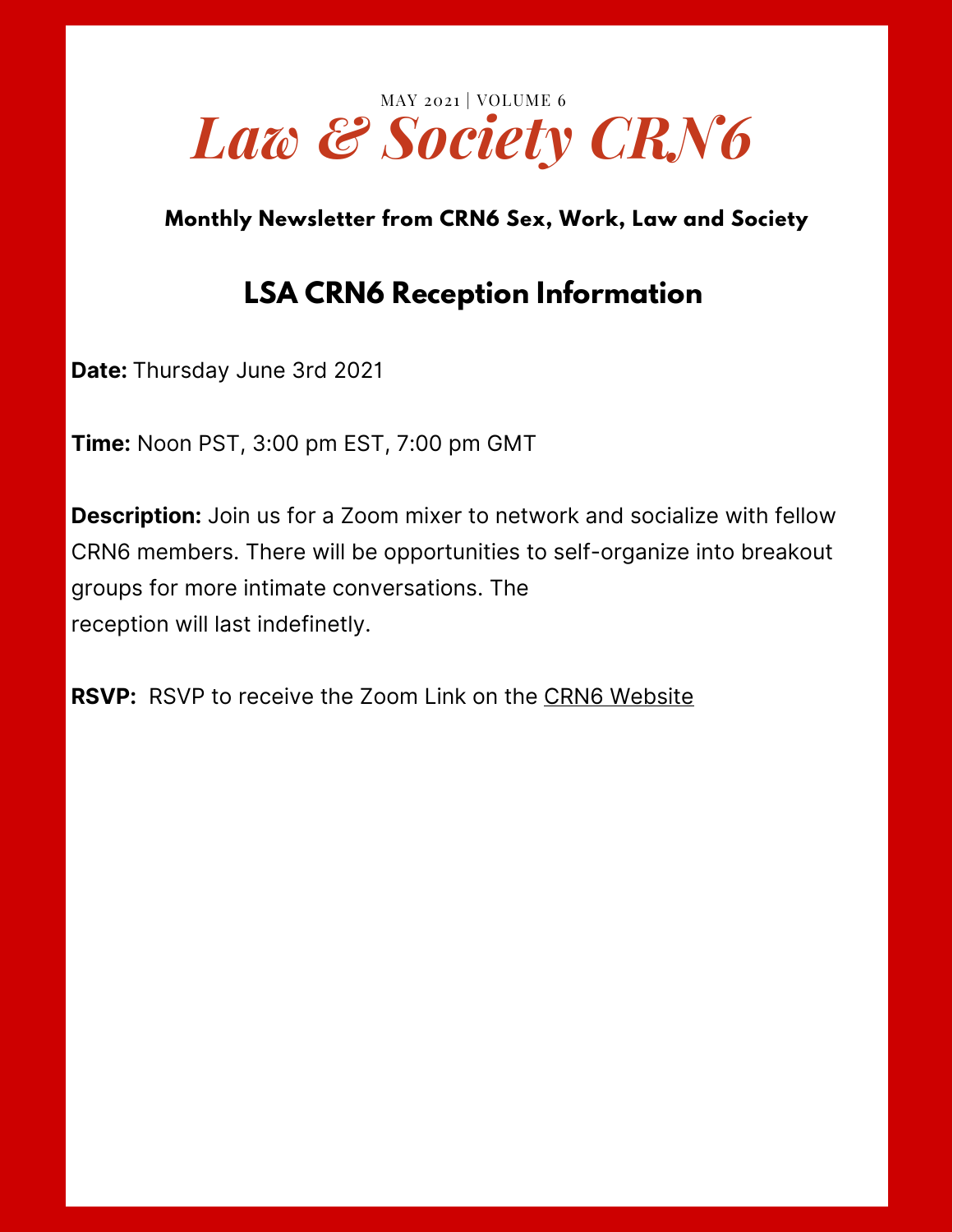

# **Publications of Interest**

#### **Books**

Scott, John, Geoffrey, Christian Grov, Victor Minichiello. 2021. *The Routledge Handbook of Male Sex Work, Culture, and Society*. Routledge: https://www.routledge.com/The-Routledge-[Handbook-of-Male-Sex-Work-Culture-and-Society/Scott-Grov-](https://www.routledge.com/The-Routledge-Handbook-of-Male-Sex-Work-Culture-and-Society/Scott-Grov-Minichiello/p/book/9780367716035)Minichiello/p/book/9780367716035

Crowhurst, I., Dewey, S. & Izugbara, C. 2021. *Third Sector Organizations in Sex Work and Prostitution: Contested Engagements in Africa, he Americas and Europe. London*, UK: Routledge. <https://doi.org/10.4324/9781351133753>

Goldenberg, S., Thomas, R., Forbes, A., Baral, S. (Eds.). 2021. *Sex work, health, and human rights: Global inequalities, Challenges, and Opportunities for Action*. Cham: Springer. <https://link.springer.com/book/10.1007%2F978-3-030-64171-9>

Horning, A (Ed.). 2021. *Quitting the sex trade: Why pimps and sex workers leave the business*. New York: Talyor and Francis.

Saria, Vaibhav. 2021. *Hijras, Lovers, Brothers: Surviving Sex and Poverty in Rural India*. Fordham University Press.

#### **Podcast**

New Book Podcast featuring Teela Sanders, Barbara G. Brents, and Chris Wakefield on their new book, *Paying for Sex in a Digital Age* https://www.audacy.com/podcasts/new-books-in[gender-studies-21525/t-sanders-et-al-paying-for-sex-in-a-digital-age-us-and-uk](https://www.audacy.com/podcasts/new-books-in-gender-studies-21525/t-sanders-et-al-paying-for-sex-in-a-digital-age-us-and-uk-perspectives-routledge-2020-375890951)perspectives-routledge-2020-375890951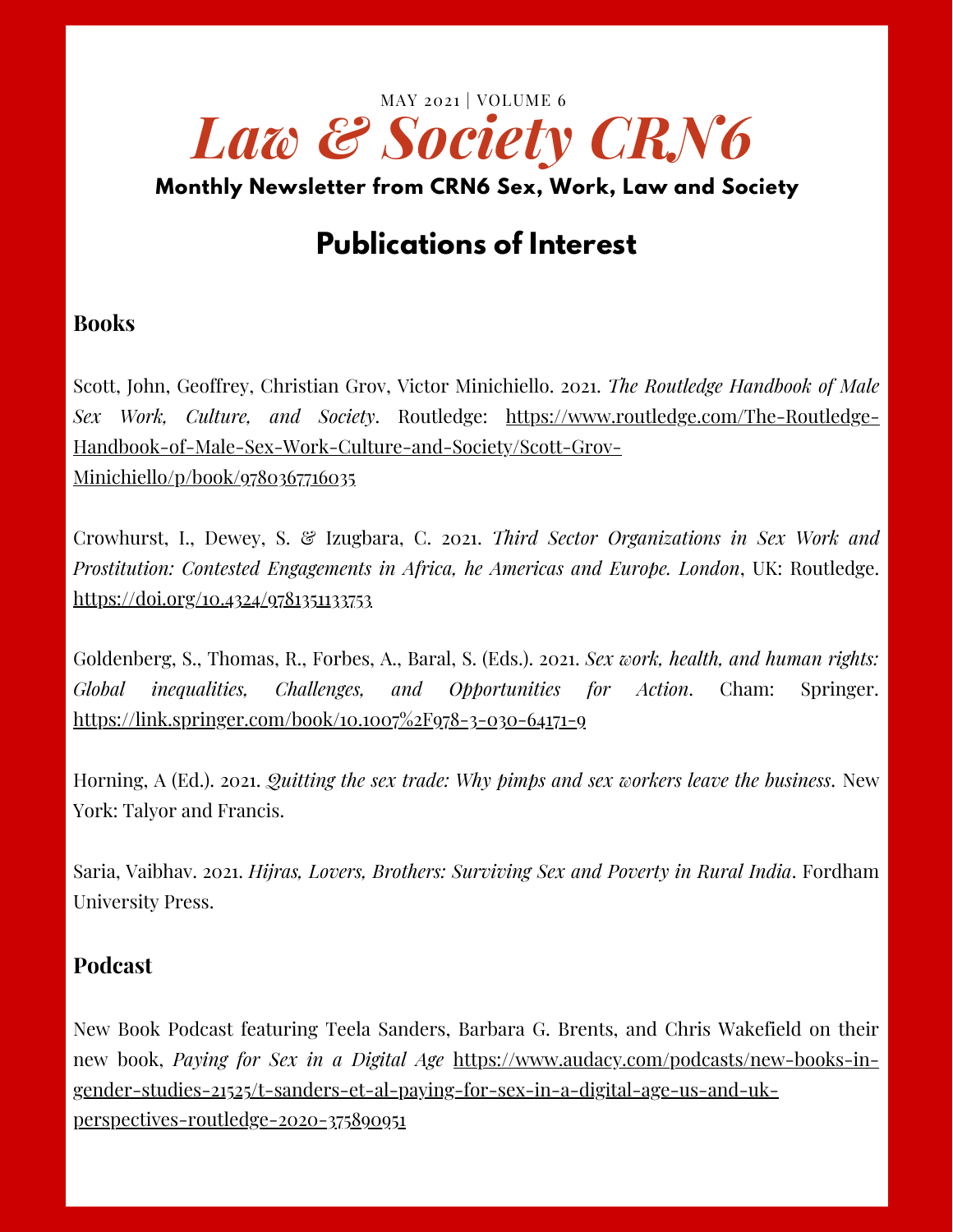

### **Publications of Interest Continued**

### **Book Chapters**

Levitt, L. 2021. "Sex work/gig work: A feminist analysis of precarious domina labor in the gig economy." In B. Dolber, M. Rodino-Colocino, C. Kumsnyika and T. Wolfson (Eds.) *The Gig Economy: Workers and Media in the Age of Convergence*. New York, NY: Routledge. [https://www.taylorfrancis.com/chapters/edit/10.4324/9781003140054-7/sex-work-gig-work](https://www.taylorfrancis.com/chapters/edit/10.4324/9781003140054-7/sex-work-gig-work-lauren-levitt)lauren-levitt

Subhalakshmi, G. 2021. "Protection of sex workers in India: A critical view." In A. Deb  $\mathcal{C}_G$ . Subhalakshmi (Eds.) *Delivering Justice: Issues and Concerns*. London, UK: Routledge India

Douds, A., Warburton, E. & Cassidy, K. 2021. "Restoring Humanity through human trafficking courts? In E. Ahlin and A. Douds (Eds.) *Taking Problem-Solving Courts to Scale: Diverse applications of the specialty court model*. Lexington Books.

Neuwelt-Kearns, C., Baker, T. & Calder-Dawe, O. 2021. "The spatial management of sex work: placing marginality through formal and informal practices." In R. Bartel and J. Carter (Eds). *Handbook on Space, Place and Law*. Edward Elgar Publishing.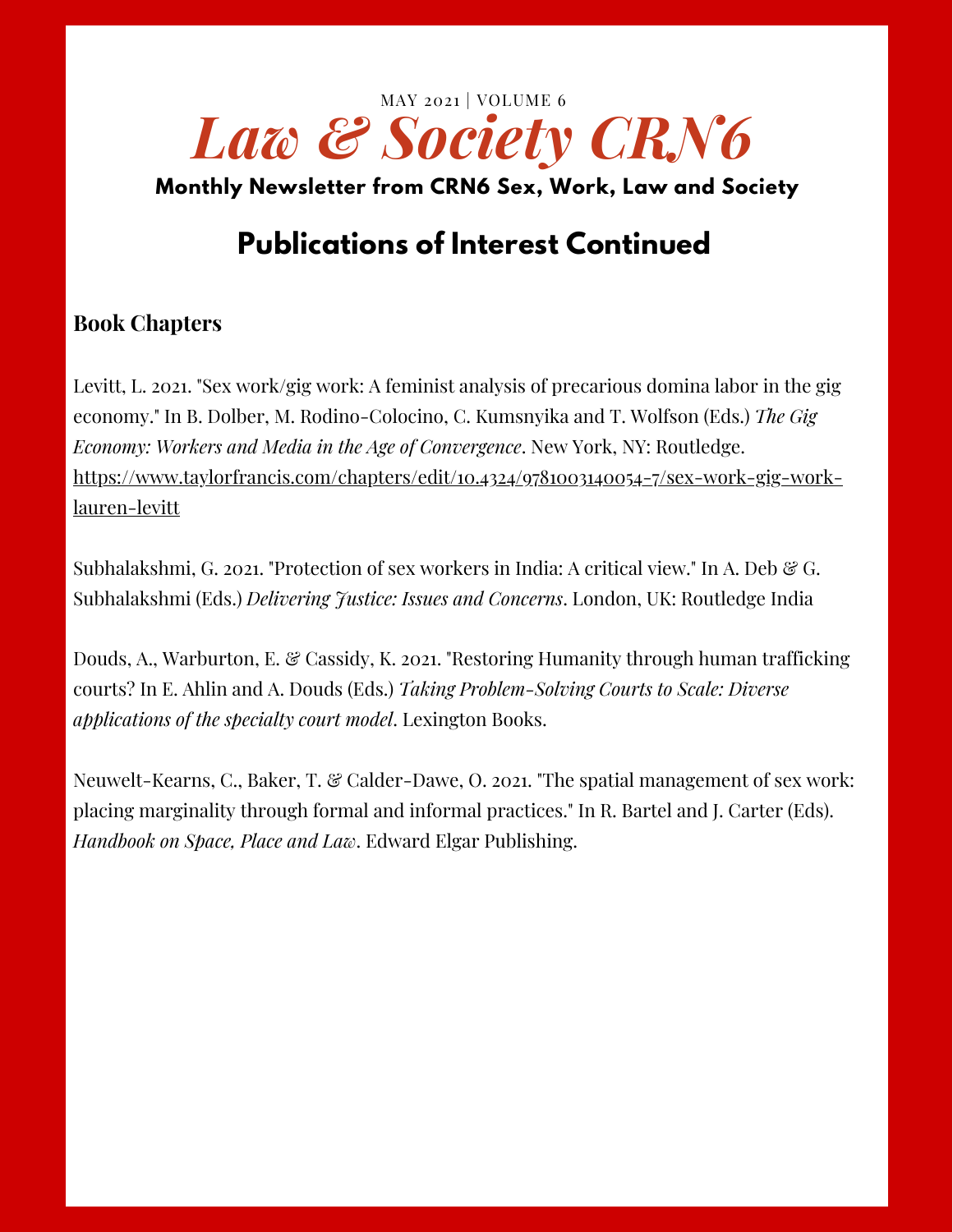

# **Publications of Interest Continued**

### **Articles (Page 1 of 2)**

Benoit, C., Unsworth, R., Healey, P. et al. (2021). Centering Sex Workers' Voices in Law and Social Policy. *Sex Res Soc Policy.* <https://doi.org/10.1007/s13178-021-00576-9>

Rosentel, K., Fuller, C.M., Bowers, S.M.E. et al. (2021). Police Enforcement of Sex Work Criminalization Laws in an "End Demand" City: The Persistence of Quality-of-Life Policing and Seller Arrests. *Arch Sex Behav.* <https://doi.org/10.1007/s10508-020-01910-9>

Leblanc, N.M., Crean, H.F., Dyer, T.P. et al. (2021). Ecological and Syndemic Predictors of Drug Use During Sex and Transactional Sex among U.S. Black Men Who Have Sex with Men: A Secondary Data Analysis from the HPTN 061 Study. *Arch Sex Behav* (2021). <https://doi.org/10.1007/s10508-020-01871-z>

Heynen, R., & van der Meulen, E. (2021). Anti-trafficking saviors: Celebrity, slavery, and branded activism. *Crime, Media, Culture*. <https://doi.org/10.1177/17416590211007896>

Snow NM, Radatz D, Rhodes T. (2021). The Marketing of Female Escorts: A Gendered Perspective of Online Companionship Advertisements. *International Journal of Offender Therapy and Comparative Criminology*. doi:[10.1177/0306624X211010284](https://doi.org/10.1177/0306624X211010284)

Theresa Anasti (2021) Peer involvement in service provision: how US human service nonprofit organisations include sex workers as organisational staff, *Culture, Health & Sexuality*, DOI: [10.1080/13691058.2021.1916076](https://doi.org/10.1080/13691058.2021.1916076)

Gupta, N., & Greene, E. (2021). Hot Girls Wanted and the Ethics of Critiquing Agency in Amateur Porn. *Journal of Humanistic Psychology*. <https://doi.org/10.1177/00221678211009077>

Lahav-Raz, Y. (2021). The 'addict sexual script': Addiction discourse among Israeli sex industry consumers. *Sexualities*. <https://doi.org/10.1177/13634607211013283>